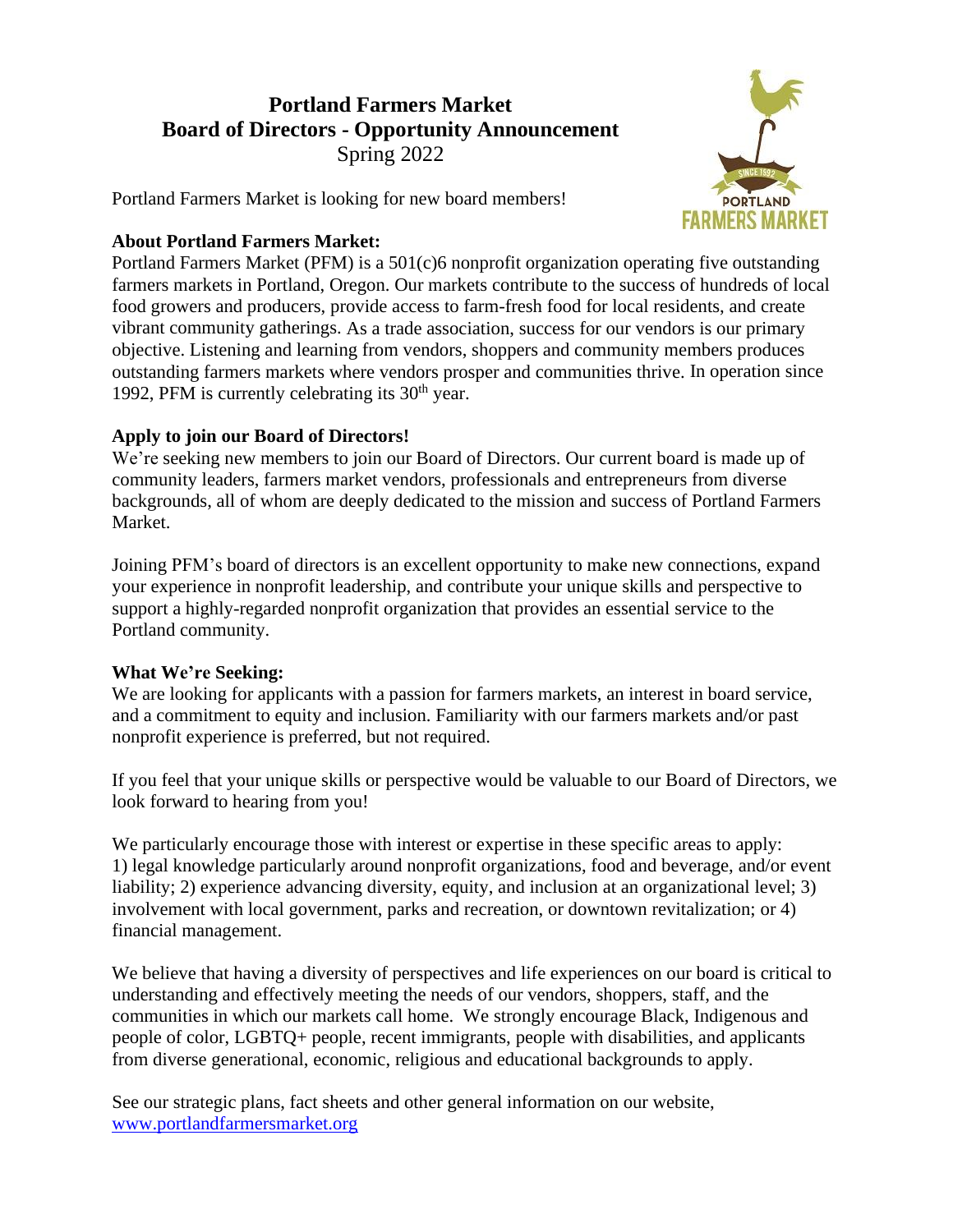# **Portland Farmers Market Board Member Position Description**

## **Overview:**

Portland Farmers Market (PFM) is a 501(c)6 nonprofit organization operating five outstanding farmers markets in Portland, Oregon. Our



markets contribute to the success of hundreds of local food growers and producers, provide access to farm-fresh food for local residents, and create vibrant community gatherings. As a trade association, success for our vendors is our primary objective. The Board of Directors is the governing body of the organization, composed of up to 18 volunteer board members. The functions and expectations of board members are outlined below.

## **Board Functions:**

- 1) Shepherd the mission, vision, values and strategic direction of the organization in collaboration with the Executive Director.
- 2) Conduct long-range planning.
- 3) Provide fiduciary oversight.
- 4) Extend the reach of the Portland Farmers Market in the community; represent and promote PFM to the public.
- 5) Provide advice in areas of personal experience and expertise.
- 6) Hire Executive Director and evaluate performance.
- 7) Assist the Executive Director in development of financial and community advocacy resources.
- 8) Offer introductions, support and counsel to the Executive Director and staff.

# **Expectations for Board Members:**

- 1) Serve for a three-year term with the option to serve a maximum of two consecutive terms.
- 2) Serve on at least one committee which may be standing or ad hoc.
- 3) Regularly attend board meetings, committee meetings and annual retreats.
- 4) Check email regularly for board communications, and give timely responses.
- 5) Regularly visit the farmers markets and participate in activities at the markets.
- 6) Know the organization's mission, goals, policies, programs, services, strengths and needs.
- 7) Maintain confidentiality of board and executive sessions.
- 8) Ask timely and substantive questions at board and committee meetings while supporting the majority decision on issues decided by the board.
- 9) Serve the organization as a whole rather than any special interest group.
- 10) Recommend board nominees who will be assets to the organization.
- 11) Disclose any possible conflicts of interest to the board in a timely fashion.

This is a volunteer position.

# **How to apply:**

Please fill out our simple board application form by May 16<sup>th</sup>, 2022.

The form can be found on our website [link], or request a paper copy by email [katy@portlandfarmersmarket.org] or phone 503-241-0032.

Questions? Please contact Kirsten Saladow, Board Chair: [email address]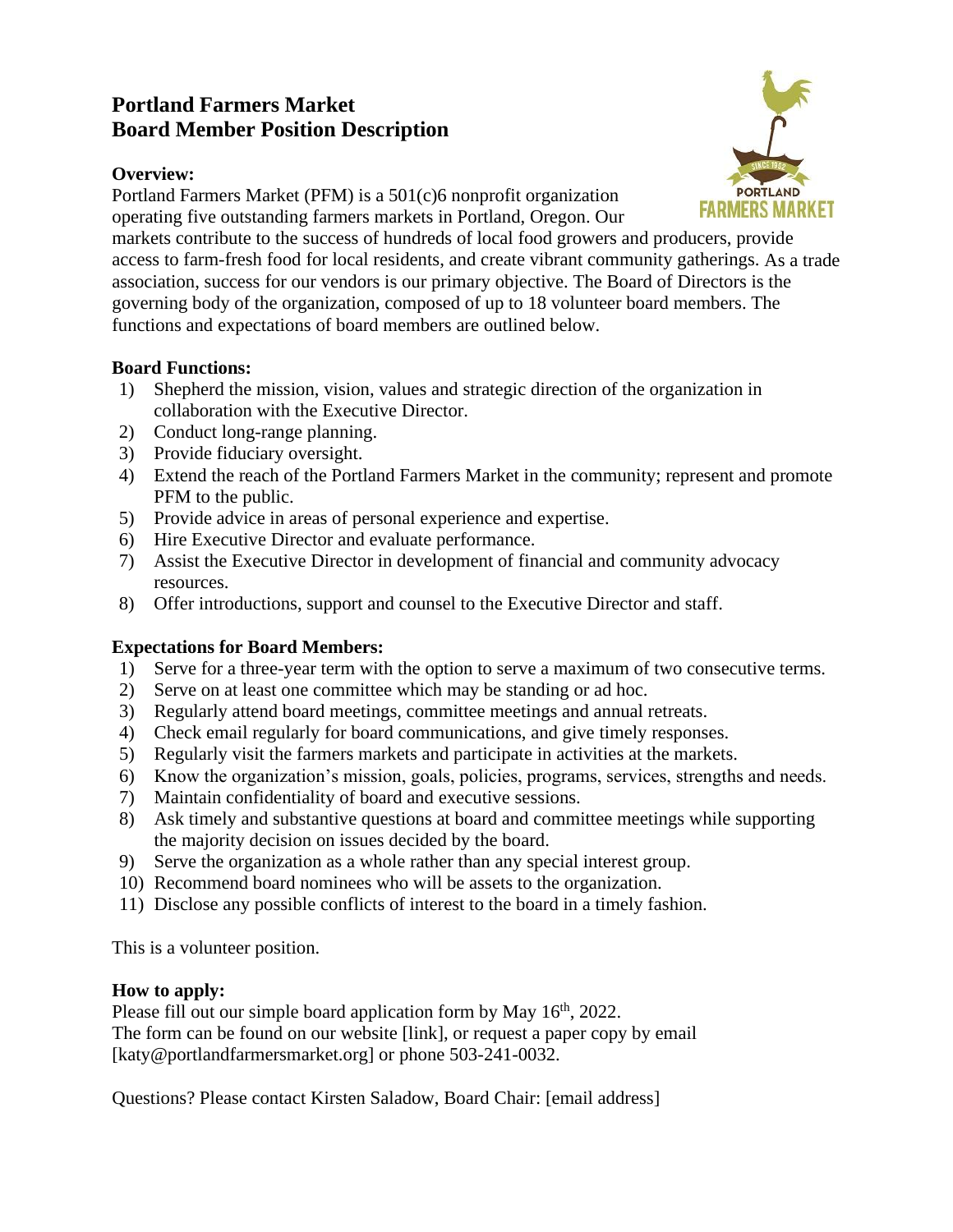# **Additional Information for Board Applicants:**

#### **Selection Process**

After your application is reviewed, a member of our recruitment committee will be in touch to schedule a phone call. If both parties remain interested, an interview will be scheduled.

Interviews will take place in late May and early June via Zoom. This will be an opportunity to meet some current board members, learn more about board service at PFM, and tell us more about yourself. There are some questions asked of all candidates and some specific to each candidate's background.

The Recruitment Committee will evaluate all candidates and review how their experience and interests fit the skills and perspectives that PFM is seeking in that particular round of recruitment. The committee will then nominate candidates to the full Board for a vote. Voting will occur at the June Board meeting. Newly approved members will attend a new board member orientation and join their first official board meeting in July (or August if necessary).

### **Board Meeting Schedule & Topics**

Regular board meetings are held on the last Tuesday of each month from 5:30 to 7:00 PM, with the exception of November/December in which we hold one 2-hour meeting in early December. All board meetings are currently held via Zoom.

As the work of the organization is cyclical, so is the board meeting agenda. In the spring we focus on marketing and opening of markets; in summer we discuss at-market programs, sponsor relations and how plans are working out; fall and winter are times for reporting, budgeting and evaluation. At each meeting the board reviews financial statements, hears the status of strategic plan priorities, learns of market stories and provides guidance on various topics.

Board members are also invited to participate in organization-wide strategic planning and DEI sessions, which are scheduled based on board and staff member availability.

The board convenes in-person for a meet-up and market tour once per year at each of our five markets (for a total of five meetups per year). Board members are expected to attend at least 3 of these 5 one-hour meetups.

### **Committee Opportunities**

The work of the PFM board and staff is supported by various committees. Some are standing committees and others are ad-hoc, and some meet monthly while others convene as-needed. Board Members are each expected to participate in at least one committee.

Executive Committee: led by the Board Chair, includes the officers and meets as needed to advise the Executive Director or conduct business when the whole board cannot.

Finance Committee: led by the Treasurer, includes other board members and volunteers with financial acumen. This committee meets monthly the week prior to board meetings to review statements and prepare for financial-related presentations to the board.